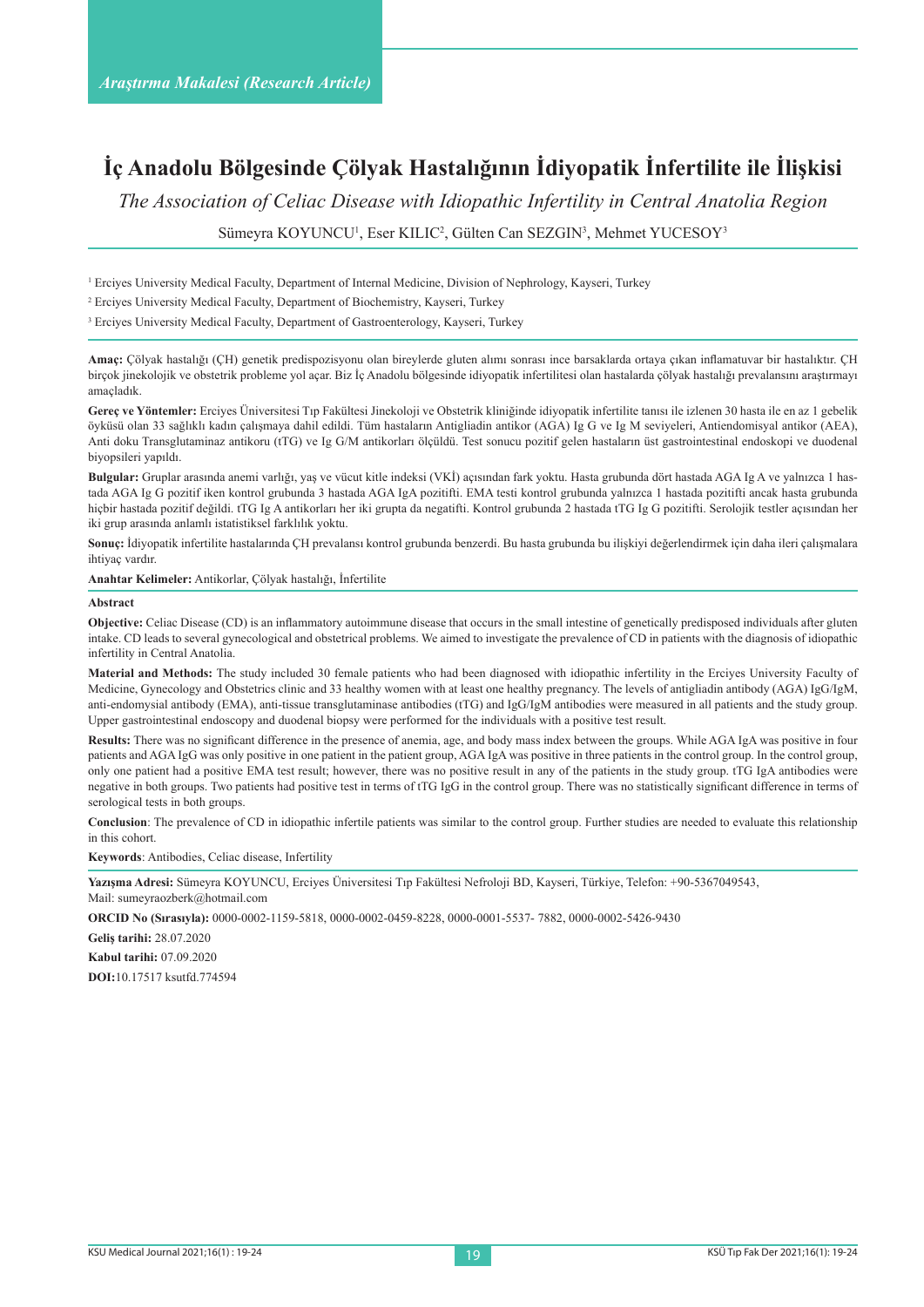## **INTRODUCTION**

Celiac disease (CD) is a disease that develops as a result of hypersensitivity to gluten found in cereals such as wheat, barley, oats, and rye. It may involve the small intestine mucosa and submucosa, often progresses to malabsorption, and clinical manifestations improve by removing the gluten from the diet (1). It is one of the well-known diseases in the world with an average prevalence of 1-2% in recent studies and observed 2-3 times more frequently in women than in men  $(2-4).$ 

Patients may present with abdominal pain, dyspepsia, or diarrhea, which are classical symptoms of CD, or with symptoms of multisystemic involvement such as growth retardation, anemia, osteoporosis, infertility and recurrent miscarriages. Infertility is defined as the absence of pregnancy despite having unprotected sexual intercourse for at least one year. Infertility affects 10-15% of couples in the reproductive age group (18-45 years) (5). The infertility ratio is 8-12%, and the ratio ranges from 10% to 20% in Turkey (6).

Some studies have showed the relationship between idiopathic infertility and reproductive problems and CD. They also reported improved fertility after celiac diet in infertile females (7-10).

A study has been investigated association between CD and fertility in infertile North American women and found the prevelance as 5.9% in infertile population. The mechanism of reproductive problems in CD is still unclear.

However, nutritional problems and autoimmune mechanisms are generally the most overrated reasons to explain this relationship.

Anti-TG antibodies that are thought to be present in endometrial endothelial cells, are assumed to bind to these cells. Thus these antibodies may affect the embryo implantation and result in infertility (12).

This study aimed to investigate the persistence of these serological tests for CD in infertility for the first time in our country. We evaluated infertility in CD patients by analiyzing three different antibody titers.

#### **MATERIAL and METHODS**

The study was carried out in the Department of Internal Medicine in Erciyes University Faculty of Medicine. Before conducting the study, we received Academic Committee approval, as well as Ethics Committee approval (Ethics Committee decision number: 2013/562, Date: 20.08.2013). The study was planned according to the principles of the Helsinki Declaration. All patients included in the study were informed about the tests to be performed. Their written consent form was obtained to perform the tests and the necessary physical examination.

Idiopathic infertility was diagnosed based on the absence of a reason to explain infertility as a result of the examinations in the obstetrics and gynecology clinic. Spermiogram, hysterosalpingography (HSG), display of ovulation (with progesterone level on the 21st day of the cycle), pituitary hormones (FSH, LH), and thyroid function tests were evaluated in couples with infertility. Laparoscopy had been performed in some cases, when as needed (when tubal patency could not be monitored in hysterosalpingography (HSG) and pathology of tuba uterina was considered). Idiopathic infertility was diagnosed when these tests resulted in normal values.

The study included primary infertile women (18-40 years of age) who did not have any pathology in HSG and hormone tests, were not diagnosed with CD previously, and whose partners had normal spermiogram results. Those with known pituitary or hypothalamic disease, DM, HT, hypothyroidism, hyperthyroidism, polycystic ovarian syndrome (PCOS), or hyperandrogenemia were excluded.

The study involved 30 female patients who met the inclusion criteria and were diagnosed with infertility, and 33 women with fertility, between the ages of 18 and 40.

#### **Serological Evaluation**

Venous blood samples were taken from all individuals in the patient and control groups, and EMA IgA, AGA IgG, and IgA were examined using the micro Enzyme-Linked Immunoabsorbent Assay (ELISA) method in the serology laboratory of our hospital. Values

>25 IU/ml for AGA antibodies, and >20 for EMA IgA were considered positive. ELISA BioTek microplate reader and Elx50 microplate washer devices, Sunred human t reader and Elx50 microplate washer devices, Sunred human tTG IgA kit, and Sunred human tTG IgG antibody-ELISA test kits were used for the tTG. Values > 300 ng/ml for tTG IgA and values > 10 µg/ml for tTG IgG were considered positive.

#### **Statistical Methods**

The data were evaluated in the IBM SPSS Statistics 21.0 statistics package program. The number of units (n), percentage  $(\%)$ , and mean  $\pm$  standard deviation were given as summary statistics. The normal distribution of numerical variables was analyzed with the Shapiro-Wilk test. Independent samples t-test was used for two-group comparisons. The exact method of the chi-square test was used to compare categorical variables. P value <0.05 was considered statistically significant.

### **RESULTS**

The mean age was 28.4 years in the patient group and 29.3 years in the control group. The body mass index was 22.6 km/m2 in the patient group and 22.17 km/m2 in the control group. There was also no significant difference between biochemical parameters. Clinical and biochemical characteristics, and blood pressure monitoring of study participants are summarized in **Table 1**.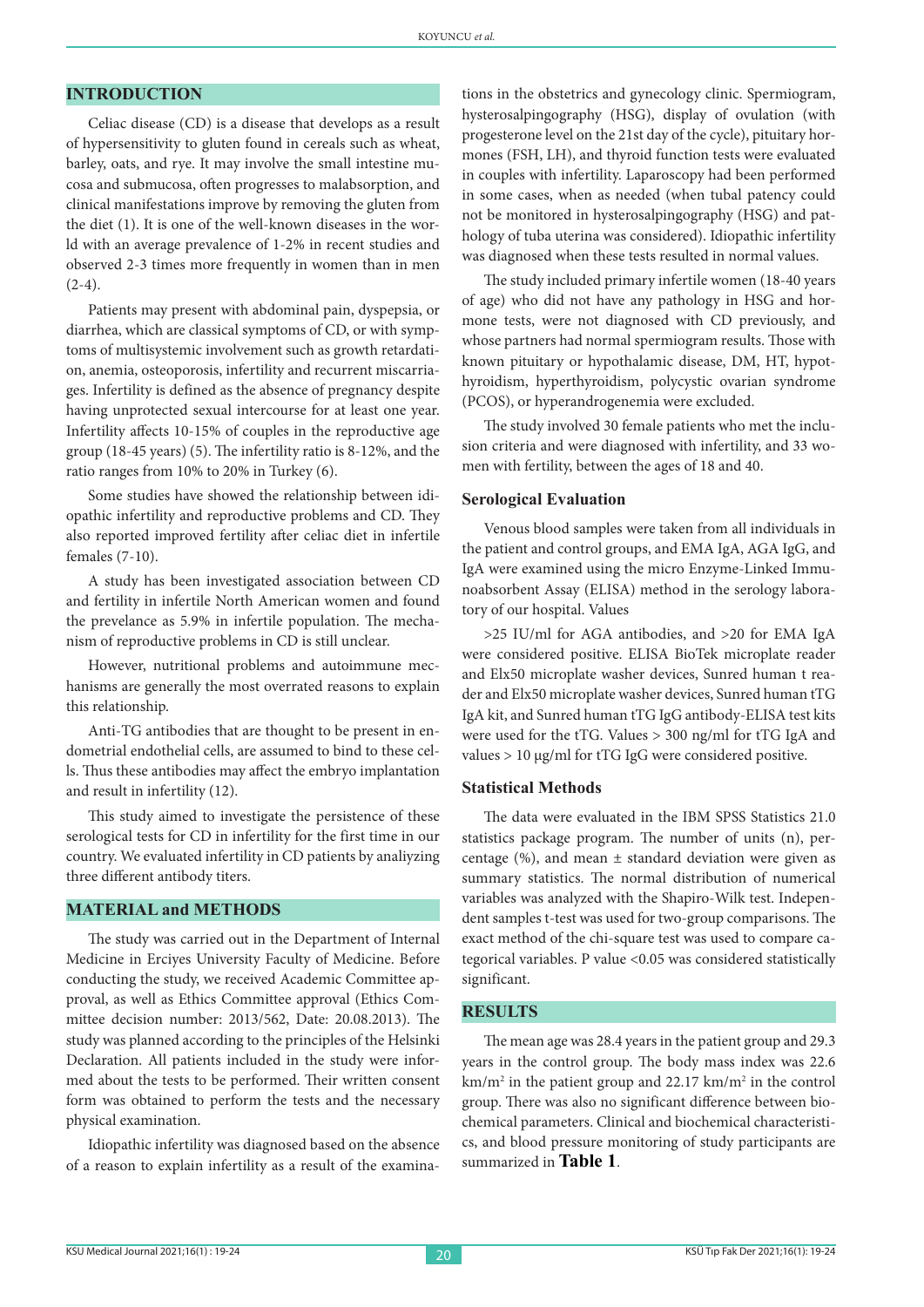| Variables                                                           | Infertile patients | Healthy controls | $\overline{P}$   |  |  |  |  |
|---------------------------------------------------------------------|--------------------|------------------|------------------|--|--|--|--|
|                                                                     | $(n=30)$           | $(n=33)$         |                  |  |  |  |  |
|                                                                     |                    |                  |                  |  |  |  |  |
| Age, (years)                                                        | $28.4 \pm 4.5$     | $29.3 \pm 3.28$  | Ns               |  |  |  |  |
| Systolic blood pressure (mmHg)                                      | $120 \pm 8.5$      | $122 \pm 9.0$    | Ns               |  |  |  |  |
|                                                                     |                    |                  |                  |  |  |  |  |
| Diastolic blood pressure (mmHg)                                     | $75 \pm 6.0$       | $74 \pm 5.5$     | Ns               |  |  |  |  |
| eGFR* (ml/min/1.73 m <sup>2</sup> )                                 | $83.9 \pm 5.8$     | $85.4 \pm 3.6$   | $_{\mathrm{Ns}}$ |  |  |  |  |
|                                                                     |                    |                  |                  |  |  |  |  |
| BMI $(kg/m2)$                                                       | $22.6 \pm 2.30$    | $22.1 \pm 2.43$  | Ns               |  |  |  |  |
| Hemoglobin (g/l)                                                    | $13.1 \pm 1.9$     | $13.5 \pm 2.1$   | Ns               |  |  |  |  |
|                                                                     |                    |                  |                  |  |  |  |  |
| Platelet count (x1,000/mm <sup>3</sup> )                            | $228 \pm 44$       | $256 \pm 49$     | Ns               |  |  |  |  |
| White blood cell count (10^3/uL)                                    | $6.5 \pm 3.2$      | $5.8 \pm 2.3$    | Ns               |  |  |  |  |
|                                                                     |                    |                  |                  |  |  |  |  |
| Smoking status                                                      | 2(6%)              | 3(9%)            | Ns               |  |  |  |  |
| Biochemical parameters                                              |                    |                  |                  |  |  |  |  |
|                                                                     |                    |                  |                  |  |  |  |  |
| Plasma fasting glucose (mg/dl)                                      | $88.0 \pm 8.5$     | $86 \pm 9.0$     | Ns               |  |  |  |  |
| Creatinine (mg/dl)                                                  | $0.89 \pm 0.21$    | $0.84 \pm 0.15$  | Ns               |  |  |  |  |
|                                                                     |                    |                  |                  |  |  |  |  |
| Fasting total cholesterol (mg/dl)                                   | $182 \pm 32.5$     | $177.9 \pm 29.9$ | Ns               |  |  |  |  |
| Fasting HDL-cholesterol (mg/dl)                                     | $42.2 \pm 11.9$    | $43.1 \pm 7.1$   | Ns               |  |  |  |  |
|                                                                     |                    |                  |                  |  |  |  |  |
| Fasting LDL-cholesterol (mg/dl)                                     | $112.4 \pm 27.1$   | $113.6 \pm 22.7$ | Ns               |  |  |  |  |
|                                                                     |                    |                  |                  |  |  |  |  |
| Fasting triglyceride (mg/dl)                                        | $143 \pm 98$       | $138 + 81.9$     | Ns               |  |  |  |  |
| Hs-CRP (mg/l)                                                       | $5.4 \pm 2.1$      | $5.1 \pm 1.9$    | $_{\mathrm{Ns}}$ |  |  |  |  |
|                                                                     |                    |                  |                  |  |  |  |  |
| Ns: Not significance statistically difference, BMI: Body mass index |                    |                  |                  |  |  |  |  |

|                  | Table 1. Clinical and biochemical characteristics and blood pressure monitoring of infertile patients and |
|------------------|-----------------------------------------------------------------------------------------------------------|
| healthy controls |                                                                                                           |

All patients were given a detailed physical examination and system query in terms of CD. No patients had symptoms of chronic diarrhea, abdominal pain, and weight loss. One patient in the infertile group and two people in the control group had occasional complaints of abdominal distention. However, no organic pathology was detected in these individuals.

AGA IgG/IgM, EMA, and tTG IgG/IgM were tested in all patients. AGA IgA was detected in four patients and AGA IgG in one patient in the patient group. In the control group, AGA IgA was positive in three patients, and none of them had AGA IgG positivity. There was no statistically significant difference between the two groups (p> 0.05) **(Table 2)**.

EMA was positive in one patient in the control group, and none in the patient group. The difference was not statistically significant (p> 0.05). That patient did not accept the upper endoscopy procedure for diagnostic purposes **(Table 2)**.

TTG IgA antibodies were negative in all patients in both groups. Two people in the control group had tTG IgG positivity. All patients in the patient group were negative. There was no statistically significant difference between the groups (p> 0.05) **(Table 3)**.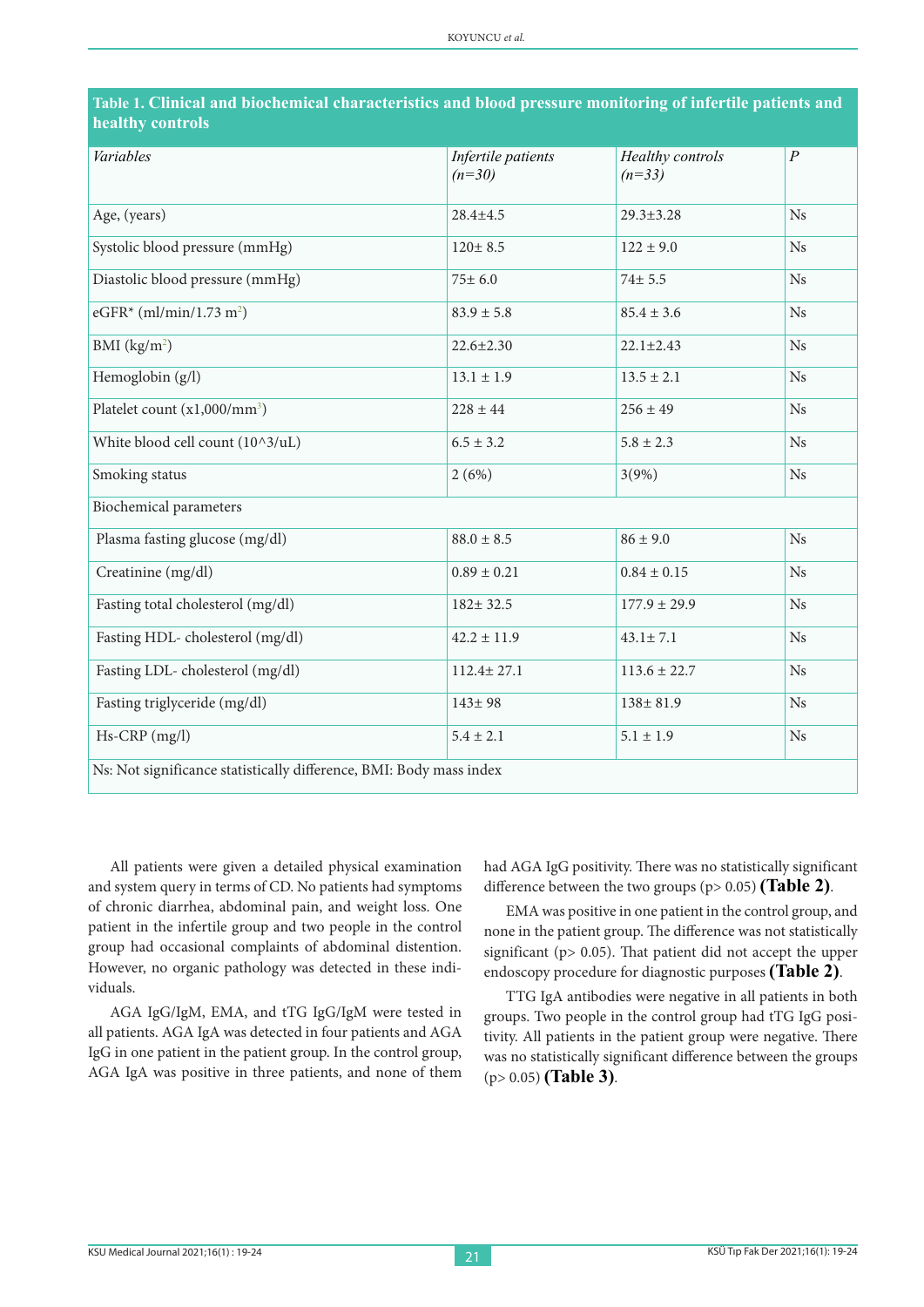| Table 2. AGA IgA, AGA IgG, and EMA Levels of the Patient and Control Groups |                 |                |                |              |               |       |
|-----------------------------------------------------------------------------|-----------------|----------------|----------------|--------------|---------------|-------|
|                                                                             |                 | <b>Patient</b> |                | Control      |               | P     |
|                                                                             |                 | $\mathbf n$    | $\frac{6}{9}$  | $\mathbf n$  | $\frac{0}{0}$ |       |
|                                                                             | <b>Positive</b> | $\overline{4}$ | 13.3           | 3            | 9.1           | 0.7   |
| <b>AGA IgA</b>                                                              | <b>Negative</b> | 26             | 86.7           | 30           | 90.9          |       |
|                                                                             | <b>Total</b>    | 30             | 100            | 33           | 100           |       |
|                                                                             | <b>Positive</b> | 1              | 3.3            | $\Omega$     | $\Omega$      | 0.476 |
| <b>AGA IgG</b>                                                              | <b>Negative</b> | 29             | 96.7           | 33           | 100           |       |
|                                                                             | <b>Total</b>    | 30             | 100            | 33           | 100           |       |
|                                                                             | <b>Positive</b> | $\Omega$       | $\overline{0}$ | $\mathbf{1}$ | 3             | 0.98  |
| <b>EMA</b>                                                                  | <b>Negative</b> | 30             | 100            | 32           | 97            |       |
|                                                                             | <b>Total</b>    | 30             | 100            | 33           | 100           |       |

| Table 3. TTG IgA and tTG IgG Levels of the Patients and Control Groups |                 |               |                 |                 |                |  |
|------------------------------------------------------------------------|-----------------|---------------|-----------------|-----------------|----------------|--|
|                                                                        |                 |               | <b>Patients</b> | <b>Controls</b> | <b>Total</b>   |  |
| tTG IgA                                                                | <b>Positive</b> | $\mathbf n$   | $\overline{0}$  | $\overline{0}$  | $\overline{0}$ |  |
|                                                                        |                 | $\frac{0}{0}$ | $\Omega$        | $\Omega$        | $\overline{0}$ |  |
|                                                                        | <b>Negative</b> | $\mathbf n$   | 30              | 33              | 63             |  |
|                                                                        |                 | $\frac{0}{0}$ | 100             | 100             | 100            |  |
|                                                                        | <b>Total</b>    | $\mathbf n$   | 30              | 33              | 63             |  |
|                                                                        |                 | $\frac{0}{0}$ | 100             | 100             | 100            |  |
| tTG IgG                                                                | <b>Positive</b> | $\mathbf n$   | $\Omega$        | $\overline{2}$  | 2              |  |
|                                                                        |                 | $\frac{0}{0}$ | $\Omega$        | 6.1             | 3.2            |  |
|                                                                        | <b>Negative</b> | $\mathbf n$   | 30              | 31              | 61             |  |
|                                                                        |                 | $\frac{0}{0}$ | 100             | 93.9            | 96.8           |  |
|                                                                        | <b>Total</b>    | $\mathbf n$   | 30              | 33              | 63             |  |
|                                                                        |                 | $\frac{0}{0}$ | 100             | 100             | 100            |  |

There was no significant difference between the groups in terms of anemia. Eight people in the control group and seven in the patient group had hemoglobin <12 g/dl. Their anemia was compatible with iron deficiency anemia. Folic acid and B12 levels were normal in all patients.

#### **DISCUSSION**

CD is a chronic and inflammatory small bowel disease that is triggered by gluten in individuals with a genetic predisposition. This clinical situation occurs with T cell-mediated immune mechanism and causes malabsorption. The prevalence of CD seropositivity was determined as 1/130-1/300 in adults patients in Europe (2, 12-15). Gürsoy et al. found that its prevalence was 1% in Kayseri which located Central Anatolia (16).

In our study, we aimed to investigate CD associated with idiopathic infertility by using multiple tests in this location.

The infertility rate was found 0.2% in Italy in the general population. However, infertility was found 1.2% in a study conducted in CD patients who were between the ages of 15- 49 (17). Hussein Shamaly et al. showed that the CD rate was found 2.65% in the 192 patients with idiopathic infertility group while only 0.5% ratio was found in the 210 healthy volunteers aged 18-44 years. In addition, another study showed that the CD was found 1.5% in the 100 couples with idiopathic infertility group whereas this ratio was 0.25% in the 200 healthy couples (18,19).

Contrary to these studies, several studies have demonstrated that there was no association found between CD and infertility. Also, no relationship was found between infertility and pregnancy complications in this study involving 5000 cases with CD (19).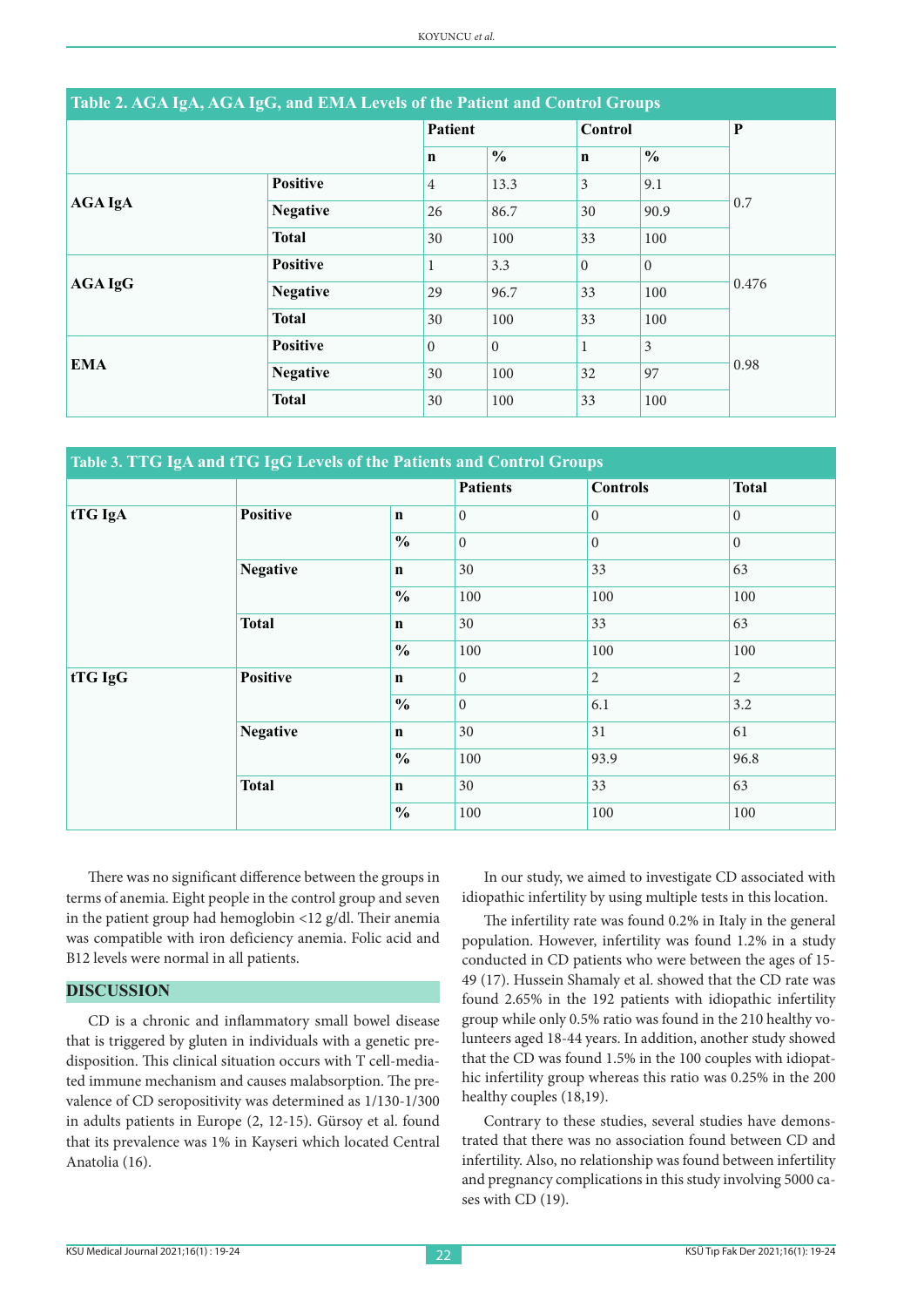A study by Rita Sharshiner et al. compared tTG and EMA IgA and IgM antibody titers in 116 patients with idiopathic recurrent miscarriages with healthy pregnancy controls. However, no statistical difference was found between the two groups and the authors suggested that such screening was not required in the infertile group in terms of CD antibodies (20). A study by Kolho et al. performed a study included 47 cases with unknown infertility, 63 cases with recurrent miscarriages, and 51 healthy women and they suggested that the CD prevalence was not different from a normal population (21). Similarly, other studies have shown that the CD prevalence is similar in healthy controls with infertile women (22-24).

Currently, studies on CD and infertility have examined presence of antibodies generally. There have been serious researches on the immunological origin of this association in recent years especially. AGA can also be found positive in atopic eczema, pemphigus, sjögren's syndrome, and rheumatoid arthritis in the literature (25).

Kumar et al. performed a large-scale study for a subclinical celiac in the obstetrics clinic. AGA IgA IgG, tTG IgA, and EMA IgA were tested for the patients with reproductive problems and the control group. TTG IgA was positive in 6.7% of those with recurrent miscarriages, 5.7% of those with stillbirths, 5.6% of the infertile group, 9.3% of those with intrauterine growth retardation and in 1.3% of the control group. The seroprevalence of tTG and EMA was similar in each group when compared to the control group. Therefore, the authors suggested serological evaluation should be performed in people with idiopathic reproductive problems in terms of subclinical CD (26).

Unlike previous studies, we evaluated the relationship between infertility and CD in patients with idiopathic infertility by using multiple serological tests. There was no statistically significant difference in terms of serological tests in both groups.

In conclusion, the importance of this study is the first controlled study investigating the association of infertility and CD in our country using by analyzing several antibodies. We suggest that new markers are needed to investigate autoimmunity which is one of the causes of infertility in women.

#### **Conflicts of interest**

The authors declare that they have no conflict of interest.

**Research Contribution Rate Statement Summary:**  The authors declare that, they have contributed equally to the manuscript.

#### **REFERENCES**

- 1. Küçükazman M, Ata N, Dal K, Nazlıgül Y. Çölyak Hastalığı. Dirim Tıp Gazetesi 2008;83:85-92.
- 2. Fasano A, Berti I, Gerarduzzi T, Not T, Colletti RB, Drago S et al. Prevalence of celiac disease in at-risk and not-at-risk groups in the United States: a large multicenter study. Arch Intern Med. 2003;163(3):286-92.
- 3. West J, Logan RF, Hill PG, Lloyd A, Lewis S, Hubbard R et al. Seroprevalence, correlates, and characteristics of undetected coeliac disease in England. Gut. 2003;52(7):960-5.
- 4. Book L, Neuhausen SL. Prevalence of Celiac Disease Among Relatives of Sib Pairs With Celiac Disease in US Families. Am J Gastroenterol. 2003;98(2):377-81.
- 5. Inhorn MC, Patrizio P. Infertility around the globe: new thinking on gender, reproductive technologies and global movements in the 21st century. Hum Reprod Update. 2015;21(4):411- 426.
- 6. Taşçı E, Bolsoy N, Kavlak O, Yücesoy F. Marital adjustment in infertile women. J Turk Soc Obstet Gynecol 2008;5(2):105-110.
- 7. Meloni G, Dessole S, Vargiu N,Musumeci S. The prevalence of coeliac disease in infertility. Human Reproduction. 1999;14(11):2759-61.
- 8. McCann J, Nicholls D, Verzin J. Adult coeliac disease presenting with infertility. Ulster Med J. 1988;57(1):88.
- 9. Collin P, Vilska S, Heinonen P, Hällström O, Pikkarainen P. Infertility and coeliac disease. Gut. 1996;39(3):382-4.
- 10. Bradley RJ, Rosen MP. Subfertility and gastrointestinal disease:'unexplained'is often undiagnosed. Obstetrical & gynecological survey. 2004;59(2):108-17.
- 11. Tersigni C, Castellani R, De Waure C, Fattorossi A, De Spirito M, Gasbarrini A et al. Celiac disease and reproductive disorders: meta-analysis of epidemiologic associations and potential pathogenic mechanisms. Human reproduction update. 2014;20(4), 582-593.
- 12. Ascher H, Krantz I, Kristiansson B. Increasing incidence of coeliac disease in Sweden. Arch Dis Child. 1991;66(5):608-11.
- 13. Catassi C, Rätsch I, Fabiani E, Rossini M, Bordicchia F, Candelaet F et al. Coeliac disease in the year 2000: exploring the iceberg. The Lancet. 1994;343(8891):200-3.
- 14. Mäki M, Kallonen K, Lahdeaho ML, Visakorpi JK. Changing pattern of childhood coeliac disease in Finland. Acta Paediatrica. 1988;77(3):408-12.
- 15. Kolho KL, Färkkilä M, Savilahti E. Undiagnosed coeliac disease is common in Finnish adults. Scand J Gastroenterol. 1998;33(12):1280-3.
- 16. Gursoy S, Guven K, Simsek T, Yurci A, Torun E, Koc N et al. The prevalence of unrecognized adult celiac disease in Central Anatolia. J Clin Gastroenterol. 2005;39(6):508-11.
- 17. Fortunato F, Martinelli D, Prato R, Pedalino B. Results from Ad Hoc and Routinely Collected Data among Celiac Women with Infertility or Pregnancy Related Disorders: Italy, 2001–2011. Sci World J. 2014;2014.
- 18. Shamaly H, Mahameed A, Sharony A, Shamir R. Infertility and celiac disease: do we need more than one serological marker? Acta obstet Gynecol Scand. 2004;83(12):1184-8.
- 19. Greco L, Veneziano A, Di Donato L, Zampella C, Pecoraro M, Paladiniet D al. Undiagnosed coeliac disease does not appear to be associated with unfavourable outcome of pregnancy. Gut. 2004;53(1):149-51.
- 20. Sharshiner R, Romero ST, Bardsley TR, Branch DW, Silver RM. Celiac disease serum markers and recurrent pregnancy loss. J Reprod Immunol. 2013;100(2):104-8.
- 21. Kolho KL, Färkkilä M, Savilahti E. Undiagnosed coeliac disease is common in Finnish adults. Scand J Gastroenterol. 1998;33(12):1280-3.
- 22. Jackson JE, Rosen M, McLean T, Moro J, Croughan M, Cedars MI. Prevalence of celiac disease in a cohort of women with unexplained infertility. Fertility and sterility. 2008;89(4):1002-4.